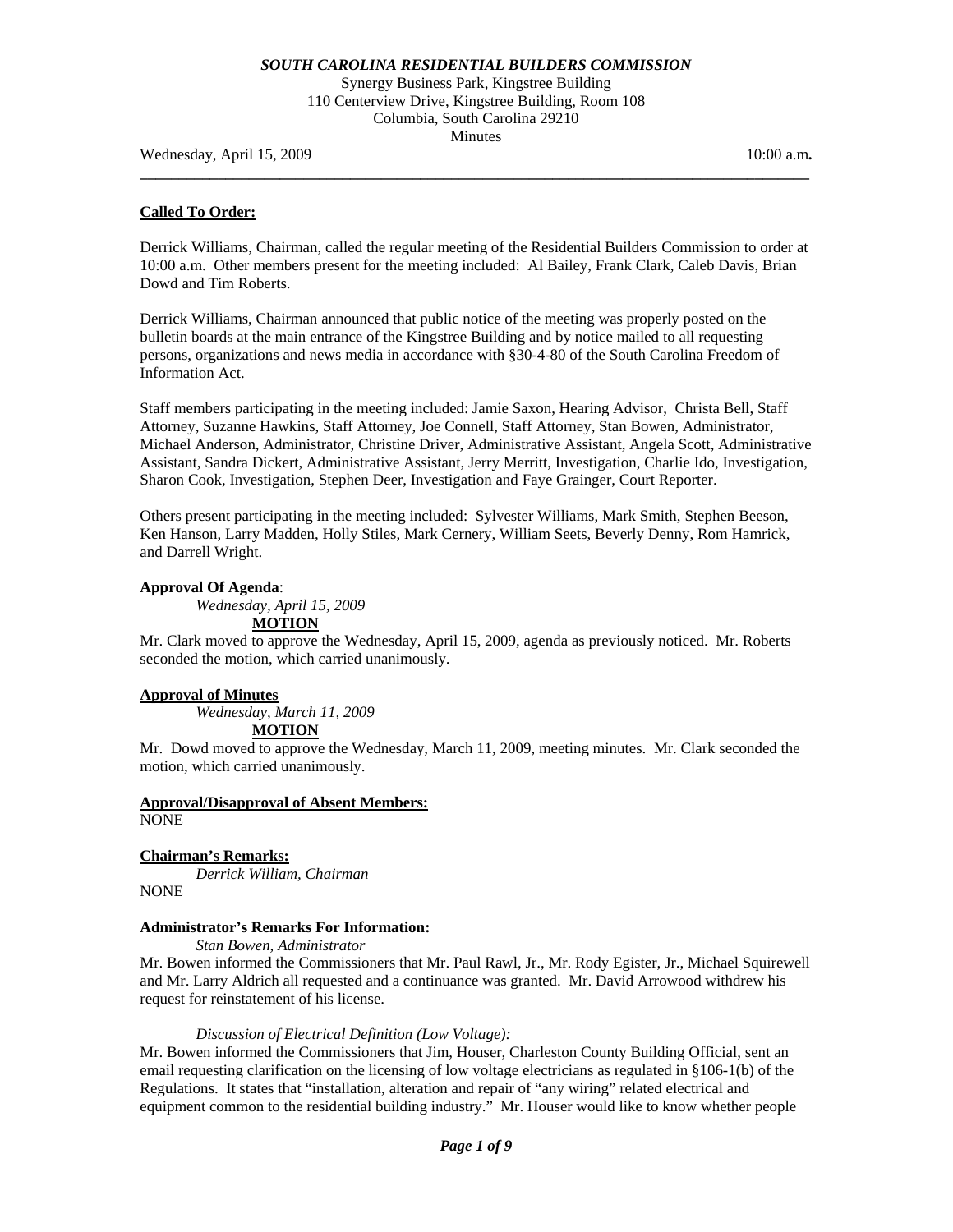Synergy Business Park, Kingstree Building 110 Centerview Drive, Kingstree Building, Room 108 Columbia, South Carolina 29210 Minutes

Wednesday, April 15, 2009 **10:00 a.m. 10:00 a.m. 10:00 a.m. 10:00 a.m.** 

and/or businesses whom install cable television, satellite dishes, telephones, computes, speakers, doorbells, vacuum systems, etc., required to have a license under §106-1(b) as a Residential Electrical Specialty Contractor's License.

**\_\_\_\_\_\_\_\_\_\_\_\_\_\_\_\_\_\_\_\_\_\_\_\_\_\_\_\_\_\_\_\_\_\_\_\_\_\_\_\_\_\_\_\_\_\_\_\_\_\_\_\_\_\_\_\_\_\_\_\_\_\_\_\_\_\_\_\_\_\_\_\_\_\_\_\_\_\_\_\_\_\_\_\_\_\_** 

Mr. Michael Anderson stated that prior to 1999 the Contractor's Licensing Board de-regulated people and/or businesses whom installed cable and close circuit televisions.

The following concerns were expressed by the Commission:

- Whether the local jurisdictions requiring people and/or businesses to be license to generate funds, and;
- Whether the licensure requirement came from NEC (National Electrical Code).

### **MOTION**

Mr. Clark made a motion, to defer the Low Voltage discussion until the next meeting, to allow the Commissioners time to review the information prior to making a decision. Mr. Roberts seconded the motion, which carried unanimously.

#### *Office of Licensure Telephone Listing*:

Mr. Bowen informed the Commission that per the request of Mr. Randy Bryant, Deputy Director, a copy of the Office of Licensure Telephone Listing was sent via e-mail and placed in their booklets for informational purpose.

## **Advisory Opinions:**

*Sheridon Spoon*  NONE

**Legislative Update:**  *Robert Selman* 

**NONE** 

**Old Business:** NONE

**New Business:**

Recommendations of IRC:

## **MOTION**

Mr. Davis made a motion, to approve the recommendations of the Investigative Review Committee. Mr. Roberts seconded the motion, which carried unanimously.

### Application Reviews:

 *Mr. Sylvester Williams* 

Mr. Williams appeared before the Commission because he answered "yes" on his Specialty Contractor's Application that he has been convicted of pled guilty or nolo contendere to a criminal offense. Due to Mr. Williams' answer the application could not be processed in a routine manner. Mr. Williams waived his right to counsel.

Mr. Williams appeared before the Commission and offered the following testimony. Mr. Williams testified that in 1998 he was charged for unlawfully passing a stopped school bus and failure to stop for a school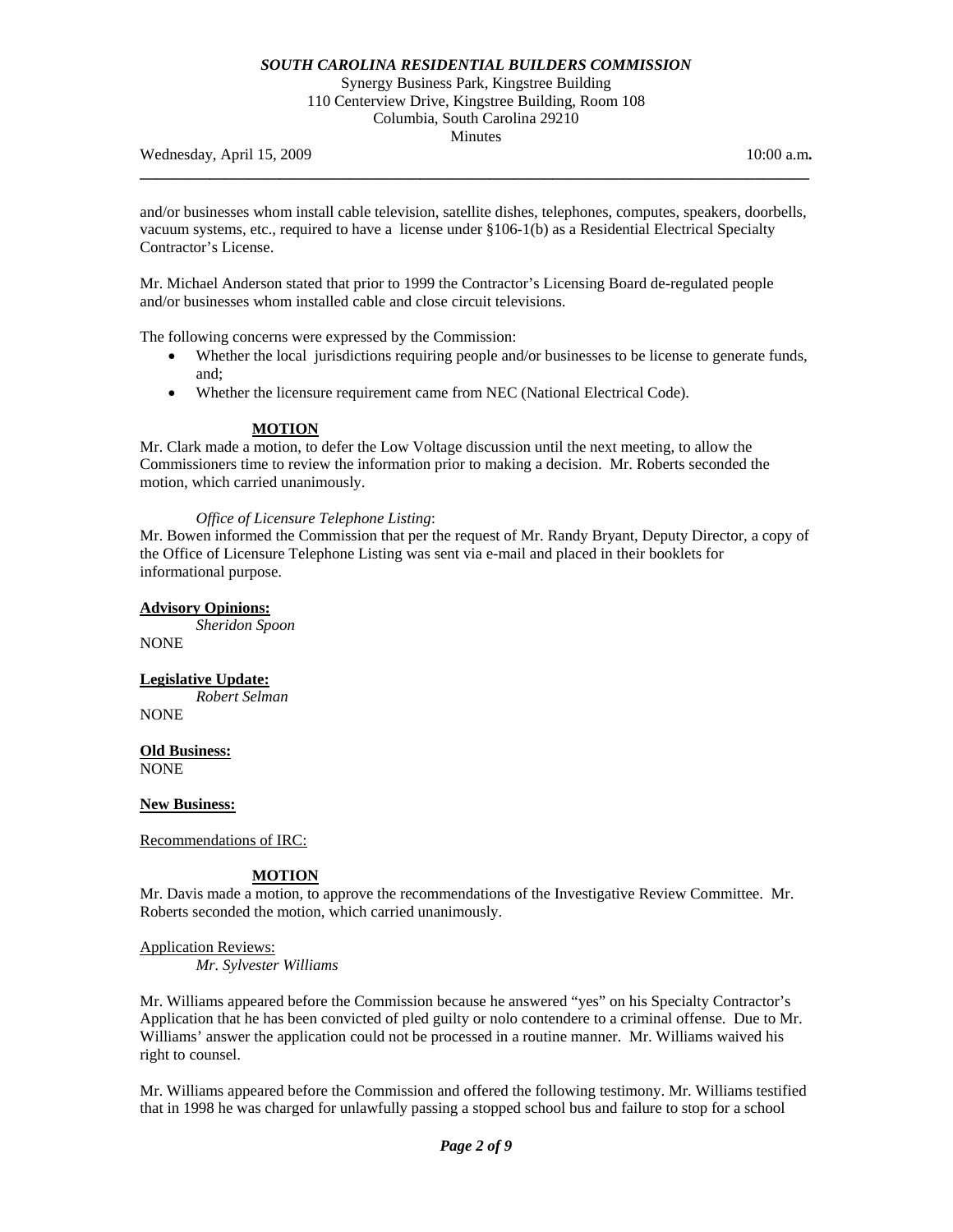Synergy Business Park, Kingstree Building 110 Centerview Drive, Kingstree Building, Room 108 Columbia, South Carolina 29210 Minutes

Wednesday, April 15, 2009 **10:00 a.m. 10:00 a.m. 10:00 a.m. 10:00 a.m.** 

bus; which resulted in a school bus accident that caused the death of a young man. He served 18 months in South Carolina Department of Corrections and had to pay a \$10,000.00 fine.

**\_\_\_\_\_\_\_\_\_\_\_\_\_\_\_\_\_\_\_\_\_\_\_\_\_\_\_\_\_\_\_\_\_\_\_\_\_\_\_\_\_\_\_\_\_\_\_\_\_\_\_\_\_\_\_\_\_\_\_\_\_\_\_\_\_\_\_\_\_\_\_\_\_\_\_\_\_\_\_\_\_\_\_\_\_\_** 

## **MOTION**

Mr. Davis made a motion, to approve Mr. Williams' Specialty Contractor's License. Mr. Roberts seconded the motion, which carried unanimously.

*(This proceeding was recorded by a court reporter in order to produce a verbatim transcript if requested in accordance with the law.)* 

*Mr. Paul T. Rawl, Jr.*  Continuance Requested - No Action Taken

 *(This proceeding was recorded by a court reporter in order to produce a verbatim transcript if requested in accordance with the law.)* 

*Mr. Rody Egister, Jr.*  Continuance Requested - No Action Taken

### *(This proceeding was recorded by a court reporter in order to produce a verbatim transcript if requested in accordance with the law.)*

#### *Mr. Mark Smith*

Mr. Smith appeared before the Commission because he answered "yes" on his Specialty Contractor's Application that he has been convicted of pled guilty or nolo contendere to a criminal offense. Due to Mr. Smith's answer the application could not be processed in a routine manner. Mr. Smith waived his right to counsel.

Mr. Smith appeared before the Commission and offered the following testimony. Mr. Smith testified that he was convicted for criminal domestic violence in October 2006. He is no longer on probation and has no outstanding fines.

## **MOTION**

Mr. Roberts made a motion, to approve Mr. Smith's Specialty Contractor's License. Mr. Bailey seconded the motion, which carried unanimously.

### *(This proceeding was recorded by a court reporter in order to produce a verbatim transcript if requested in accordance with the law.)*

### *Mr. Darrell Wright*

Mr. Wright appeared before the Commission because he answered "yes" on his Specialty Contractor's Application that he has been convicted of pled guilty or nolo contendere to a criminal offense. Due to Mr. Wright's answer the application could not be processed in a routine manner. Mr. Wright waived his right to counsel.

Mr. Wright appeared before the Commission and offered the following testimony. Mr. Wright testified that he was charged for pointing a firearm at a student but was never convicted. His driver's license is currently suspended. He testified that he does small home improvement jobs.

### **MOTION**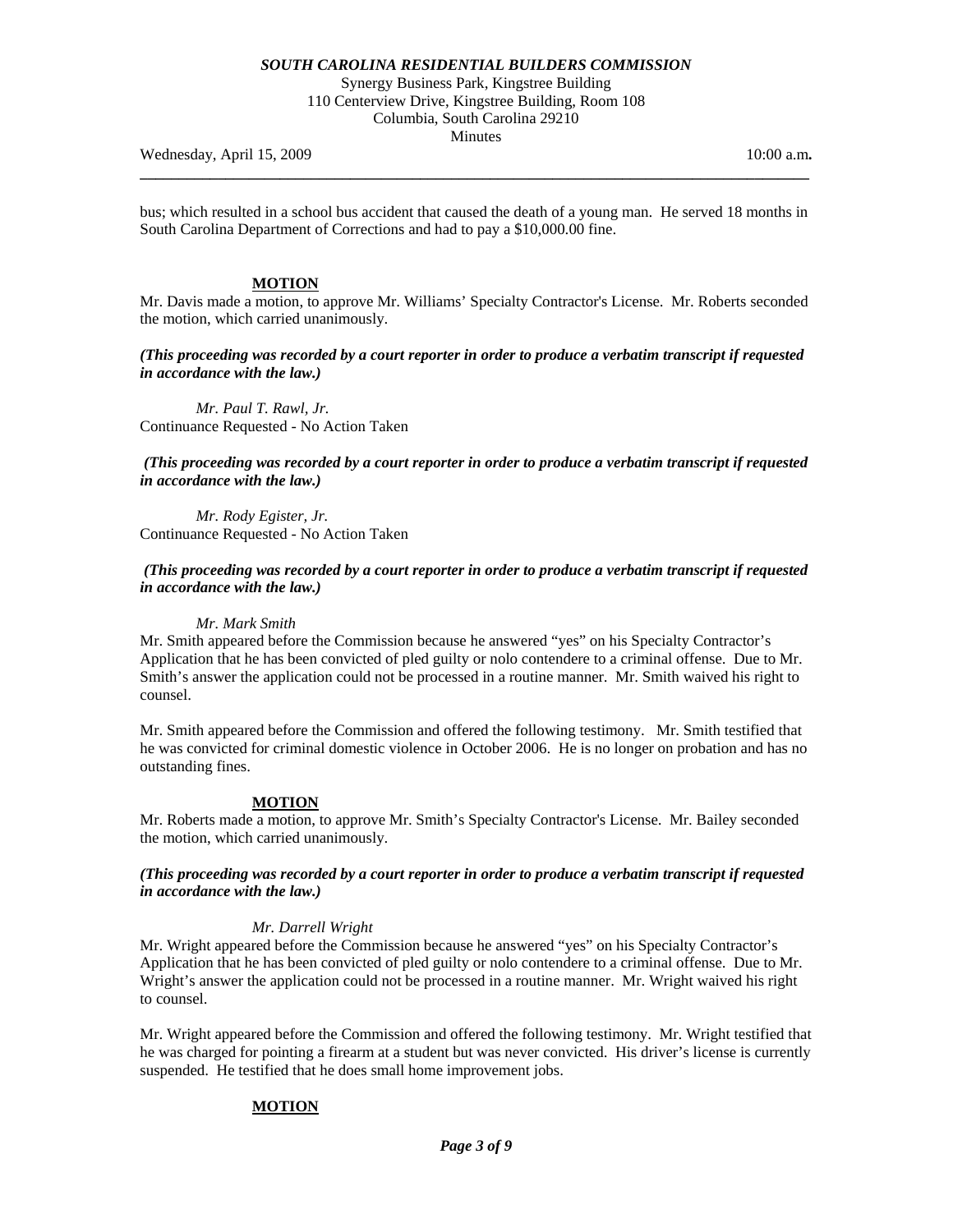Synergy Business Park, Kingstree Building 110 Centerview Drive, Kingstree Building, Room 108 Columbia, South Carolina 29210 Minutes

Wednesday, April 15, 2009 **10:00 a.m. 10:00 a.m. 10:00 a.m. 10:00 a.m.** 

Mr. Davis made a motion, to grant Mr. Wright's Specialty Contractor's License, providing that Mr. Wright furnish information to the Commission that all charges on his criminal background report has been dismissed. Mr. Bailey seconded the motion, which carried unanimously.

**\_\_\_\_\_\_\_\_\_\_\_\_\_\_\_\_\_\_\_\_\_\_\_\_\_\_\_\_\_\_\_\_\_\_\_\_\_\_\_\_\_\_\_\_\_\_\_\_\_\_\_\_\_\_\_\_\_\_\_\_\_\_\_\_\_\_\_\_\_\_\_\_\_\_\_\_\_\_\_\_\_\_\_\_\_\_** 

## *(This proceeding was recorded by a court reporter in order to produce a verbatim transcript if requested in accordance with the law.)*

### *Stephen Beeson*

Mr. Beeson appeared before the Commission because he answered "yes" on his Residential Builder's Application there have been any judgments, liens or claims filed against his or his business entities that he has been associated with within the past five (5) years. Due to Mr. Beeson's answer the application could not be processed in a routine manner. Mr. Beeson waived his right to counsel.

Mr. Beeson appeared before the Commission and offered the following testimony. Mr. Beeson testified that he contracted with another contractor to build some condominiums and subsequently a lien was filed against him. Since that time, he has made restitution.

### **MOTION**

Mr. Davis made a motion, that Mr. Beeson must provide the Commission with information that he has made restitution or has made or arrangements to make restitution. Mr. Dowd seconded the motion, which carried unanimously.

## *(This proceeding was recorded by a court reporter in order to produce a verbatim transcript if requested in accordance with the law.)*

### *Mr. Travis B. Proctor*

Mr. Proctor was scheduled to appear before the Commission because he answered "yes" on his Residential Home Builder's Application that he has been convicted of pled guilty or nolo contendere to a criminal offense. Due to Mr. Proctor's answer the application could not be processed in a routine manner.

Mr. Proctor was not present. No action was taken.

## *(This proceeding was recorded by a court reporter in order to produce a verbatim transcript if requested in accordance with the law.)*

### *Mr*. *Donald R. Bolen*

Mr. Bolen was scheduled to appear before the Commission because he answered "yes on his Specialty Contractor's Application that he has been convicted of pled guilty or nolo contendere to a criminal offense. Due to Mr. Bolen's answer the application could not be processed in a routine manner.

Mr. Bolen was not present. No action was taken.

## *(This proceeding was recorded by a court reporter in order to produce a verbatim transcript if requested in accordance with the law.)*

### *Mr. William Seets*

Mr. Seets appeared before on February 11, 2009, and Mr. Seets' Residential Specialty Contractor's Application was denied; until such time as Mr. Seets could provide proof of insurance, letter from his parole officer and proof that he has made payment arrangements to satisfy the liens filed against him. Mr. Seets waived his right to counsel.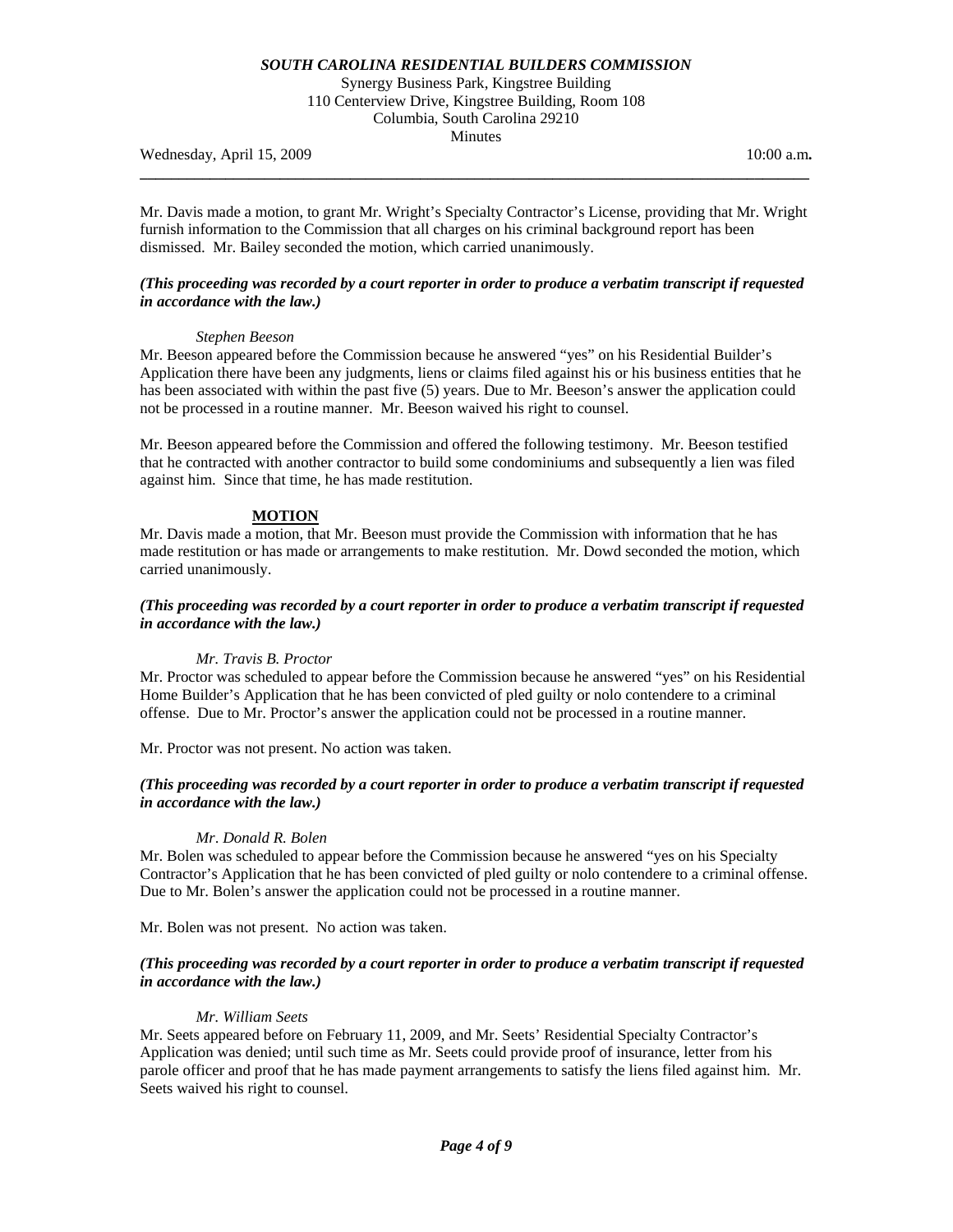Synergy Business Park, Kingstree Building 110 Centerview Drive, Kingstree Building, Room 108 Columbia, South Carolina 29210 Minutes

**\_\_\_\_\_\_\_\_\_\_\_\_\_\_\_\_\_\_\_\_\_\_\_\_\_\_\_\_\_\_\_\_\_\_\_\_\_\_\_\_\_\_\_\_\_\_\_\_\_\_\_\_\_\_\_\_\_\_\_\_\_\_\_\_\_\_\_\_\_\_\_\_\_\_\_\_\_\_\_\_\_\_\_\_\_\_** 

Wednesday, April 15, 2009 10:00 a.m. **10:00 a.m. 10:00 a.m. 10:00 a.m.** 

Mr. Seets appeared before the Commission and offered the following testimony. Mr. Seets testified he is currently on probation and he has no outstanding fines or penalties. His probation officer would not provide a letter but he presented the probation officer's name and telephone number. He was unsuccessful in contacting the Internal Revenue Service to make payment arrangements.

#### **MOTION**

Mr. Bailey made a motion, to deny Mr. Seets' Specialty Contractor's Application as to such time Mr. Seets could provide information that he has made or made arrangement to rectify the liens. Mr. Roberts seconded the motion, which carried unanimously.

*(This proceeding was recorded by a court reporter in order to produce a verbatim transcript if requested in accordance with the law.)* 

#### **Hearing Officer's Recommendations for Citations:**

*Mr. Robert Boulware*  Mr. Boulware was not present.

#### **MOTION**

Mr. Bailey made a motion, to approve the citation against Mr. Boulware. Mr. Davis seconded the motion, which carried unanimously.

*(This proceeding was recorded by a court reporter in order to produce a verbatim transcript if requested in accordance with the law.)* 

*Mr. Randy Manley*  Mr. Manley was not present.

### **MOTION**

Mr. Clark made a motion, to approve the citation against Mr. Manley. Mr. Davis seconded the motion, which carried unanimously.

*(This proceeding was recorded by a court reporter in order to produce a verbatim transcript if requested in accordance with the law.)* 

*Mr. James Thomas*  Mr. Thomas was not present

### **MOTION**

Mr. Bailey made a motion, to approve the citation against Mr. Thomas. Mr. Davis seconded the motion, which carried unanimously.

*(This proceeding was recorded by a court reporter in order to produce a verbatim transcript if requested in accordance with the law.)* 

*Mr. Richard Reittinger* 

Mr. Reittinger was not present

## **MOTION**

Mr. Bailey made a motion, to approve the citation against Mr. Reittinger. Mr. Davis seconded the motion, which carried unanimously.

*(This proceeding was recorded by a court reporter in order to produce a verbatim transcript if requested in accordance with the law.)*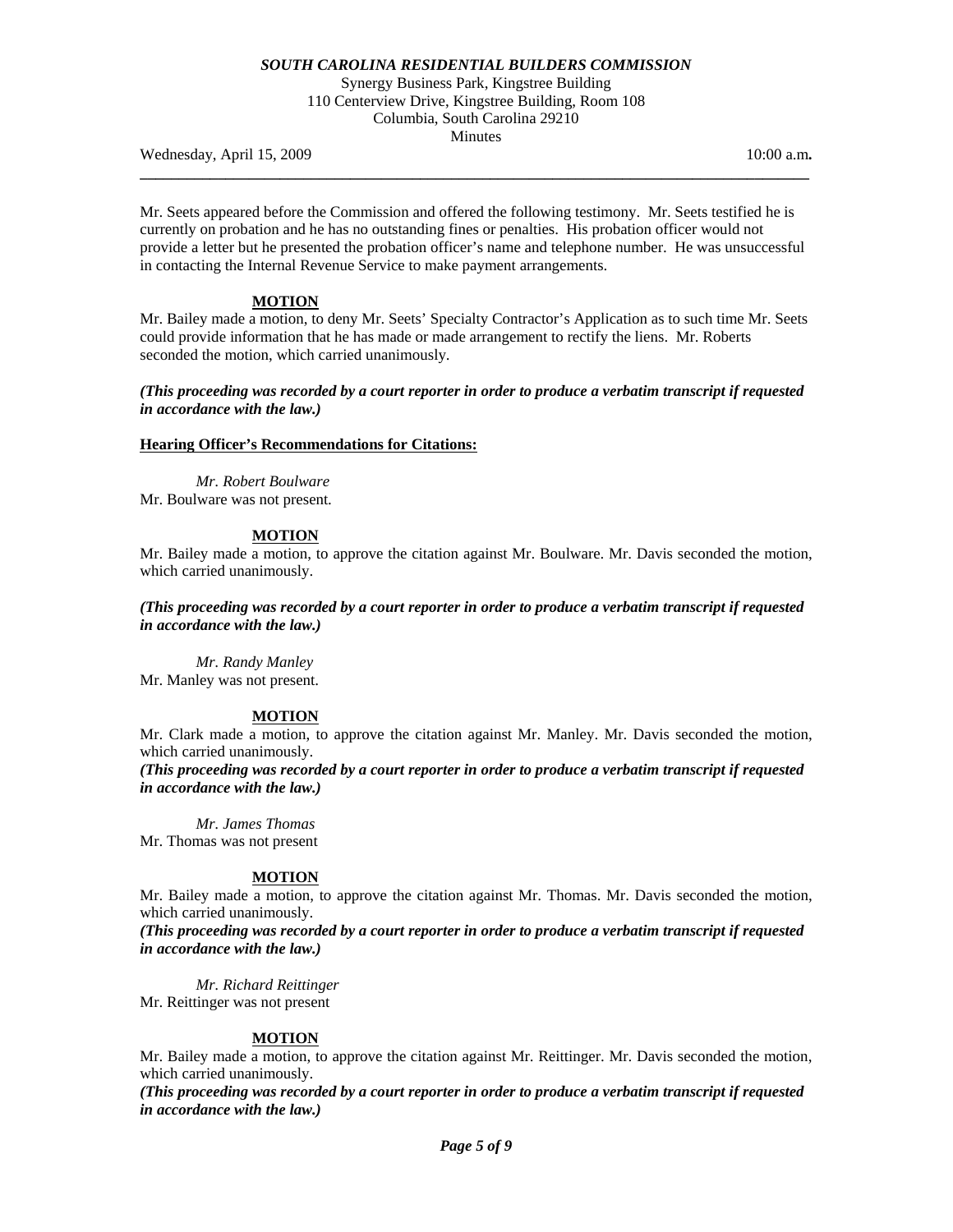Synergy Business Park, Kingstree Building 110 Centerview Drive, Kingstree Building, Room 108 Columbia, South Carolina 29210 Minutes

**\_\_\_\_\_\_\_\_\_\_\_\_\_\_\_\_\_\_\_\_\_\_\_\_\_\_\_\_\_\_\_\_\_\_\_\_\_\_\_\_\_\_\_\_\_\_\_\_\_\_\_\_\_\_\_\_\_\_\_\_\_\_\_\_\_\_\_\_\_\_\_\_\_\_\_\_\_\_\_\_\_\_\_\_\_\_** 

Wednesday, April 15, 2009 **10:00 a.m. 10:00 a.m. 10:00 a.m. 10:00 a.m.** 

*Mr. James Westbury*  Mr. Westbury was not present

## **MOTION**

Mr. Davis made a motion, to approve the citations against Mr. Westbury. Mr. Roberts seconded the motion, which carried unanimously.

*(This proceeding was recorded by a court reporter in order to produce a verbatim transcript if requested in accordance with the law.)* 

*Mr. Barrett Miles* Mr. Miles was not present

## **MOTION**

Mr. Davis made a motion, to approve the citations against Mr. Miles. Mr. Clark seconded the motion, which carried unanimously.

*(This proceeding was recorded by a court reporter in order to produce a verbatim transcript if requested in accordance with the law.)* 

 *Mr. Henry McFadden* Mr. McFadden was not present

## **MOTION**

Mr. Bailey made a motion, to approve the citations against Mr. McFadden. Mr. Clark seconded the motion, which carried unanimously.

*(This proceeding was recorded by a court reporter in order to produce a verbatim transcript if requested in accordance with the law.)* 

*Mr. James Brazell*  Mr. Brazell was not present

## **MOTION**

Mr. Roberts made a motion, to approve the citations against Mr. Brazell. Mr. Clark seconded the motion, which carried unanimously.

*(This proceeding was recorded by a court reporter in order to produce a verbatim transcript if requested in accordance with the law.)* 

Reinstatement:  *Mr. Don Wade*  Mr. Wade was not present. No Action Taken

## *(This proceeding was recorded by a court reporter in order to produce a verbatim transcript if requested in accordance with the law.)*

 *Mr. David Arrowood*  Mr. Stan Bowen informed the Commission that Mr. Arrowood withdrew his request for reinstatement.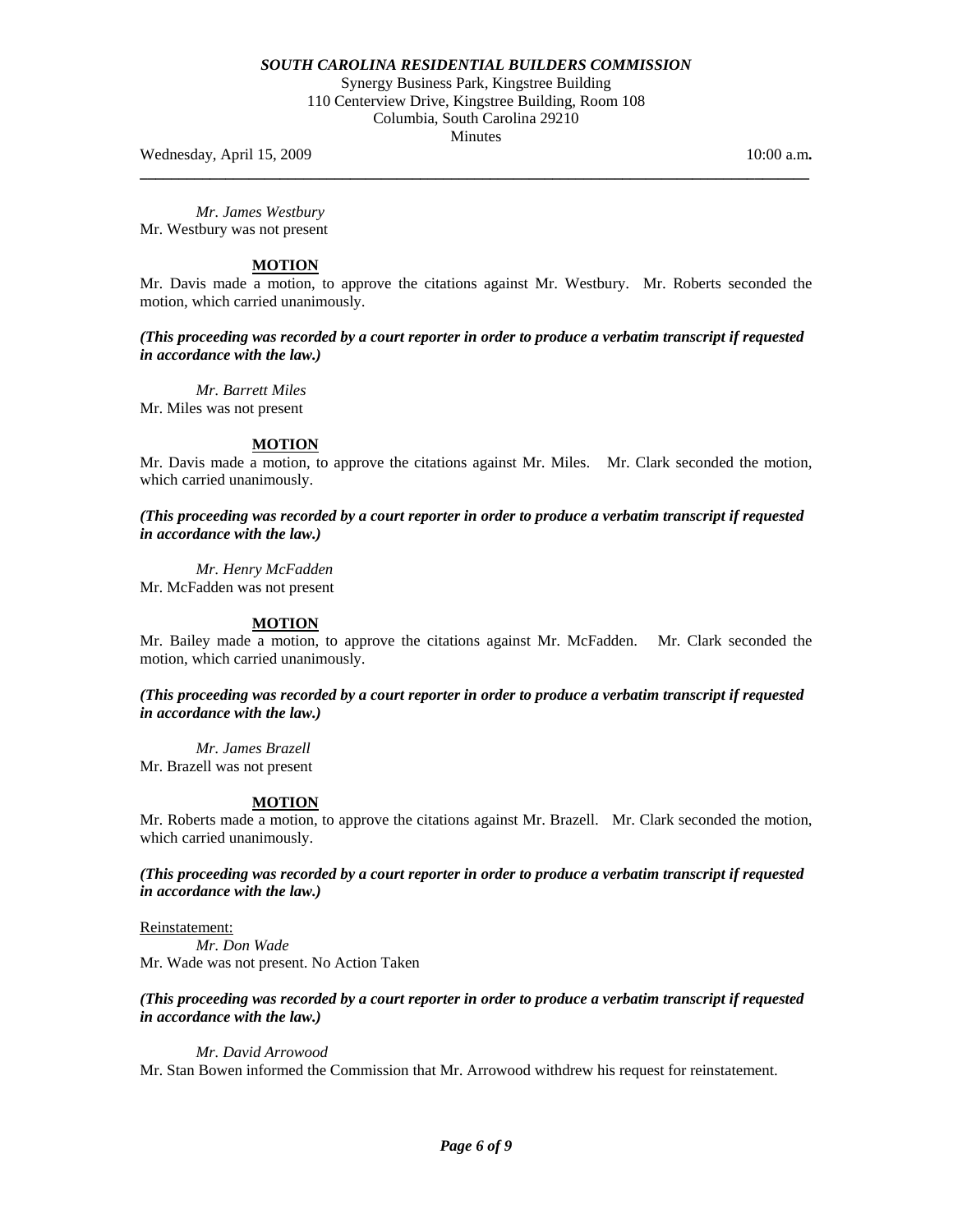Synergy Business Park, Kingstree Building 110 Centerview Drive, Kingstree Building, Room 108 Columbia, South Carolina 29210 Minutes

Wednesday, April 15, 2009 **10:00 a.m. 10:00 a.m. 10:00 a.m. 10:00 a.m.** 

*(This proceeding was recorded by a court reporter in order to produce a verbatim transcript if requested in accordance with the law.)* 

**\_\_\_\_\_\_\_\_\_\_\_\_\_\_\_\_\_\_\_\_\_\_\_\_\_\_\_\_\_\_\_\_\_\_\_\_\_\_\_\_\_\_\_\_\_\_\_\_\_\_\_\_\_\_\_\_\_\_\_\_\_\_\_\_\_\_\_\_\_\_\_\_\_\_\_\_\_\_\_\_\_\_\_\_\_\_** 

*Mr. Michael Squirewell* 

Mr. Bowen informed the Commission that Mr. Squirewell was granted a continuance.

## *(This proceeding was recorded by a court reporter in order to produce a verbatim transcript if requested in accordance with the law.)*

# **MOTION**

Mr. Clark made a motion to enter into executive session to seek legal advice. Mr. Dowd seconded the motion, which carried unanimously. Mr. Bailey made a motion to come out of executive session. Mr. Davis seconded the motion, which carried unanimously.

Approval of Administrator's Report & Recommendation For Bond Claim

## *Mr. Larry Aldrich*

Mr. Bowen informed the Commission that Mr. Aldrich was granted a continuance.

## *(This proceeding was recorded by a court reporter in order to produce a verbatim transcript if requested in accordance with the law.)*

## *Mr. William Madden*

Ms. Suzann Hawkins represented the State. Mr. Madden was represented by Mr. Ken Hampton. Ms. Hawkins asked that the Commission adopt and accept the Administrator's Report and Recommendations to file a bond claim against Mr. Madden.

Mr. Hampton asked that the Administrator's Report and Recommendations not be adopted because Mr. Madden signed the consent agreement without his knowledge. This case is currently in civil litigation with Lexington County Court.

Mr. Madden appeared and offered the following testimony. Mr. Madden testified that he was represented by council during the time he signed the consent agreement but, during that time his attorney was out of town.

## **MOTION**

Mr. Clark made a motion to enter into executive session to seek legal advice. Mr. Dowd seconded the motion, which carried unanimously. Mr. Bailey made a motion to come out of executive session. Mr. Davis seconded the motion, which carried unanimously.

## **MOTION**

Mr. Bailey made a motion to overturn the consent agreement and a full Evidential Hearing be held as soon as possible. Mr. Davis seconded the motion, which carried unanimously.

*(This proceeding was recorded by a court reporter in order to produce a verbatim transcript if requested in accordance with the law.)* 

## **Hearing Officer's Recommendation's for Bond Claim:**

 *Mr. Tracy D. Williams*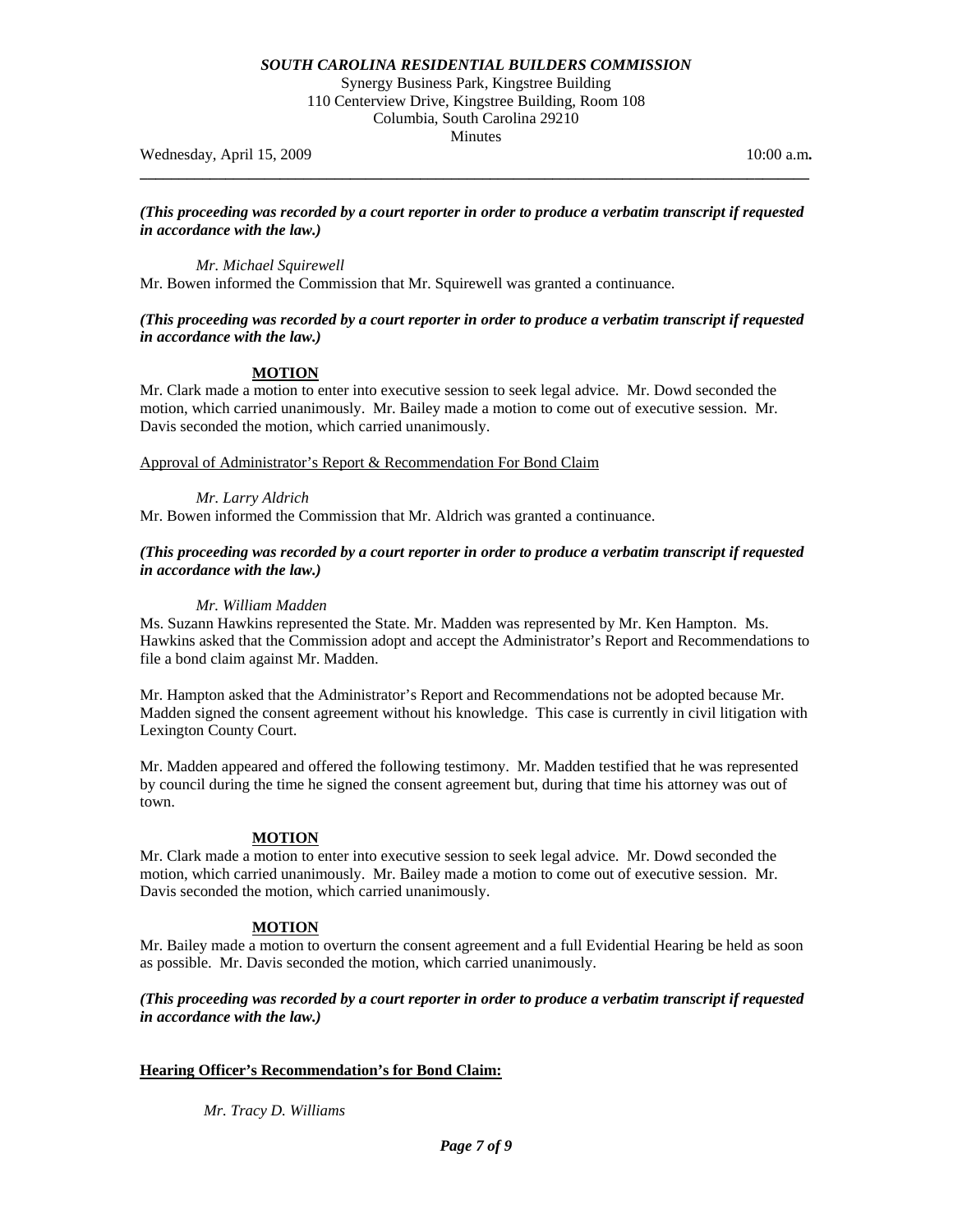Synergy Business Park, Kingstree Building 110 Centerview Drive, Kingstree Building, Room 108 Columbia, South Carolina 29210 Minutes

**\_\_\_\_\_\_\_\_\_\_\_\_\_\_\_\_\_\_\_\_\_\_\_\_\_\_\_\_\_\_\_\_\_\_\_\_\_\_\_\_\_\_\_\_\_\_\_\_\_\_\_\_\_\_\_\_\_\_\_\_\_\_\_\_\_\_\_\_\_\_\_\_\_\_\_\_\_\_\_\_\_\_\_\_\_\_** 

Wednesday, April 15, 2009 10:00 a.m. **10:00 a.m. 10:00 a.m. 10:00 a.m.** 

Mrs. Christa Bell represented the State. Mr. Williams was not present.

## **MOTION**

Mr. Roberts made a motion, to approve the Hearing Officer's Recommendations for Bond Claims against Mr. Williams. Mr. Dowd seconded the motion, which carried unanimously.

*(This proceeding was recorded by a court reporter in order to produce a verbatim transcript if requested in accordance with the law.)* 

 *Mr. Bobby Glover*  Mr. Christa Bell represented the State.

Mr. Glover was not present.

## **MOTION**

Mr. Roberts made a motion, to approve the Hearing Officer's Recommendations for Bond Claims against Mr. Glover. Mr. Dowd seconded the motion, which carried unanimously.

*(This proceeding was recorded by a court reporter in order to produce a verbatim transcript if requested in accordance with the law.)* 

 *Mrs. Carrie Quinn*  Mr. Christa Bell represented the State.

Mrs. Quinn was not present.

## **MOTION**

Mr. Dowd made a motion, to approve the Hearing Officer's Recommendations for Bond Claims against Mrs. Quinn. Mr. Bailey seconded the motion, which carried unanimously.

*(This proceeding was recorded by a court reporter in order to produce a verbatim transcript if requested in accordance with the law.)* 

 *Mr. Ronualdo Luat*  Mrs. Christa Bell represented the State.

Mrs. Luat was not present.

### **MOTION**

Mr. Roberts made a motion, to approve the Hearing Officer's Recommendations for Bond Claims against Mr. Luat. Mr. Dowd seconded the motion, which carried unanimously.

## *(This proceeding was recorded by a court reporter in order to produce a verbatim transcript if requested in accordance with the law.)*

## **Hearing Officer's Recommendations**

*Mr. Charles Joe* 

Mr. Joe Connell represented the State. Mr. Clark asked to be recused because he was the Hearing Officer.